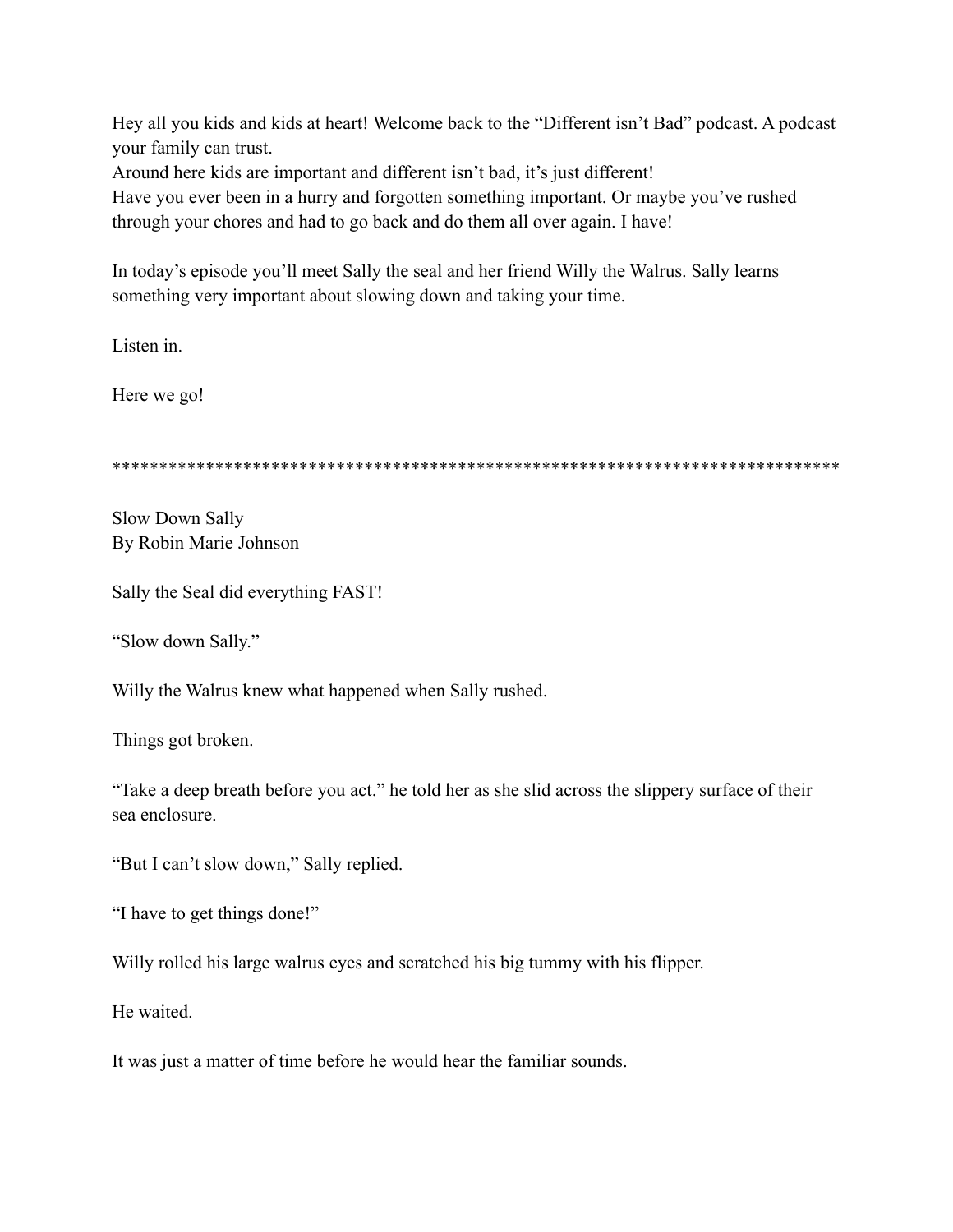## BANG!! CLANK! RATTLE!!

Sally the seal was fast and loud bumping into everything around her.

Willy the walrus had no problem slowing down.

## CRASH!!!

Willy looked up to see Sally the seal with her flippers covering her eyes and whiskers!

"I'm sorry Willy," she cried.

"Now you've done it!" Willy yelled in a slow steady voice.

"You've broken my seashell collection!"

"Can't you ever slow down Sally?"

Sally looked at him with a tear in her eye.

"Would you teach me how?" She asked.

Sally wanted to learn but she didn't know what to do.

Willy smiled. All his anger melted away the minute he saw Sally's tears.

"It's ok," he said.

"Take a deep breath he said, now blow it out before you do anything."

Sally did what Willy told her to do.

She was feeling better already.

"Now let's try that slide again, this time look at where you want to be, not where you don't want to be."

Taking three deep breaths Sallys huge seal eyes focused on the cool water ahead.

That had been where she wanted to be in the first place.